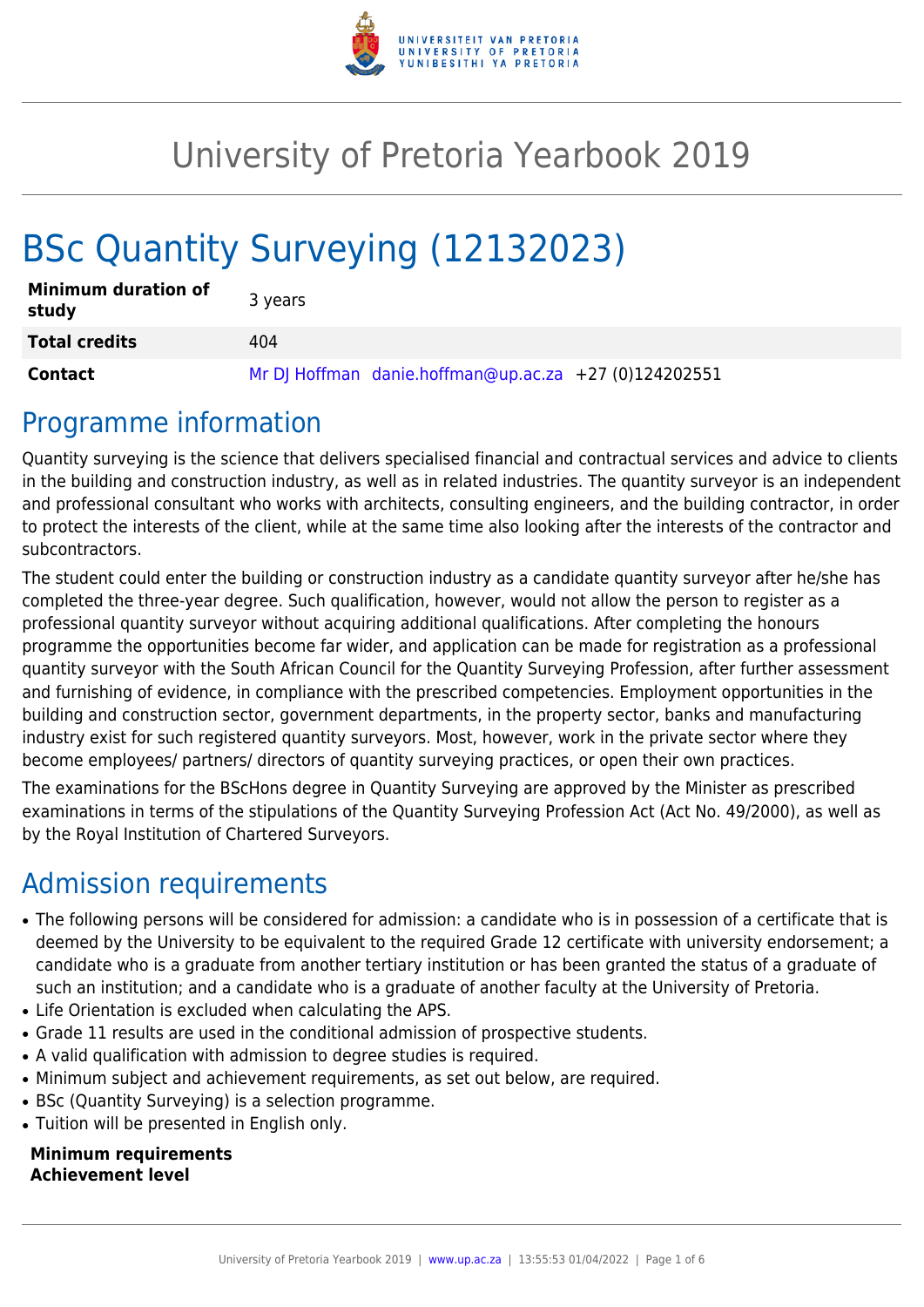

| <b>English Home</b><br>Language or<br><b>English First</b><br><b>Additional</b><br>Language |          | <b>Mathematics</b> |          | <b>Physical Science or Accounting</b> |          | <b>APS</b> |
|---------------------------------------------------------------------------------------------|----------|--------------------|----------|---------------------------------------|----------|------------|
| NSC/IEB                                                                                     | AS Level | NSC/IEB            | AS Level | NSC/IEB                               | AS Level |            |
| 5                                                                                           |          | 5                  |          | 4                                     | D        | 30         |

\* Cambridge A level candidates who obtained at least a D in the required subjects, will be considered for admission. International Baccalaureate (IB) HL candidates who obtained at least a 4 in the required subjects, will be considered for admission.

# Other programme-specific information

**Please Note:** Students with Maths 4, should take STK 113 and STK 123 (instead of STK 110) during their first year of study and STK 120 during their second year of study.

The degree is awarded if all the prescribed modules have been passed.

# Promotion to next study year

#### **Promotion to the second semester of the first year and to the second year of study**

- a. A newly registered first-year student who failed all the prescribed modules for the programme at the end of the first semester shall not be readmitted to the School for the Built Environment in the second semester.
- b. A student who complies with all the requirements of the first year of study, or has at least obtained 110 credits, is promoted to the second year of study.
- c. A student who has not obtained at least 70% of the credits of the first year of study after the November examinations must reapply for admission should he/she intend to continue with his/her studies. Written application must be submitted to the student administration of the School for the Built Environment no later than 12 January. Late applications will be accepted only in exceptional circumstances after approval by the Dean and conditions of readmission as determined by the admissions committee shall apply should first-year students be readmitted.
- d. Students who have not passed all the prescribed modules of the first year of study, as well as students who are readmitted in terms of (c) must register for the outstanding modules of the first year.
- e. A student who is repeating his/her first year, may, on recommendation of the relevant head of department and with the approval of the Dean, be permitted to enrol for modules of the second year of study in addition to the first-year modules which he or she failed, providing that he or she complies with the prerequisites for the second-year modules and that no timetable clashes occur. The number of credits per semester for which a student registers may not exceed the prescribed number of credits per semester by more than 16 credits.

#### **Promotion to the third year of study**

- a. A student who complies with all the requirements of the second year of study, or has at least obtained 230 credits, is promoted to the third year of study.
- b. The Dean may, on the recommendation of the relevant head of department, allow a student, who qualifies for promotion to a subsequent year of study, but who has not passed all the modules of that year, to carry over those modules to the next or a later year.
- c. The number of credits per semester for which a student registers may not exceed the prescribed number of credits per semester by more than 16 credits.
- d. A student who complies with all the requirements for the degree with the exception of one year module or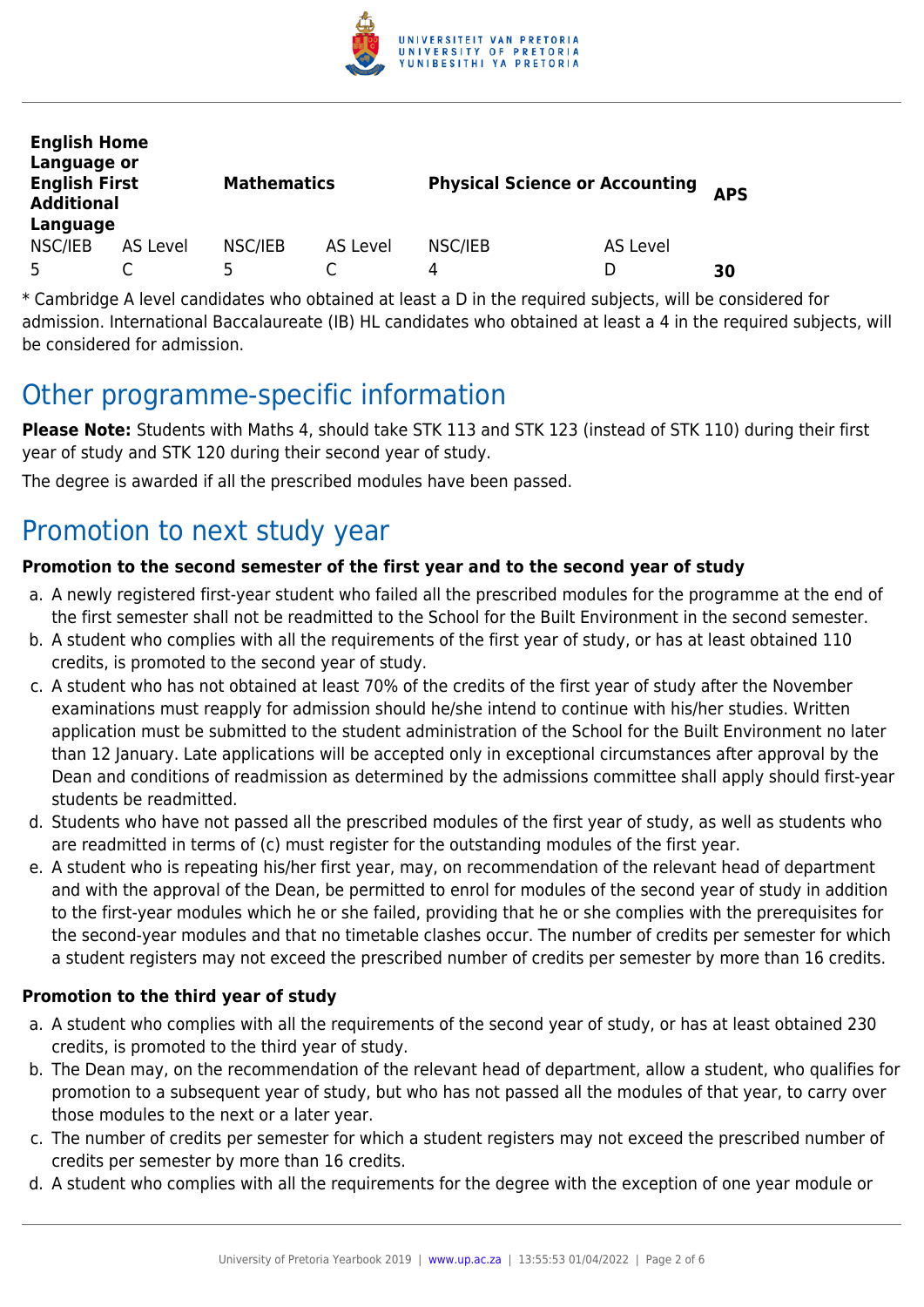

two semester modules, in which a final mark of at least 40% has been obtained, may be admitted to a special examination in the module(s) concerned, at the start of the ensuing semester.

e. On the recommendation of the relevant head of department, the Dean may in exceptional circumstances deviate from the abovementioned stipulations, provided that no timetable clashes occur.

# Pass with distinction

The degree is conferred with distinction on a student:

- i. if no module of the second and third study year was repeated and a weighted average of at least 75% was obtained in one year in all the modules (excluding JCP 201), of the final study year;
- ii. the degree programme was completed within the prescribed three study years, and the final study year modules were passed on first registration without any supplementary or special examinations.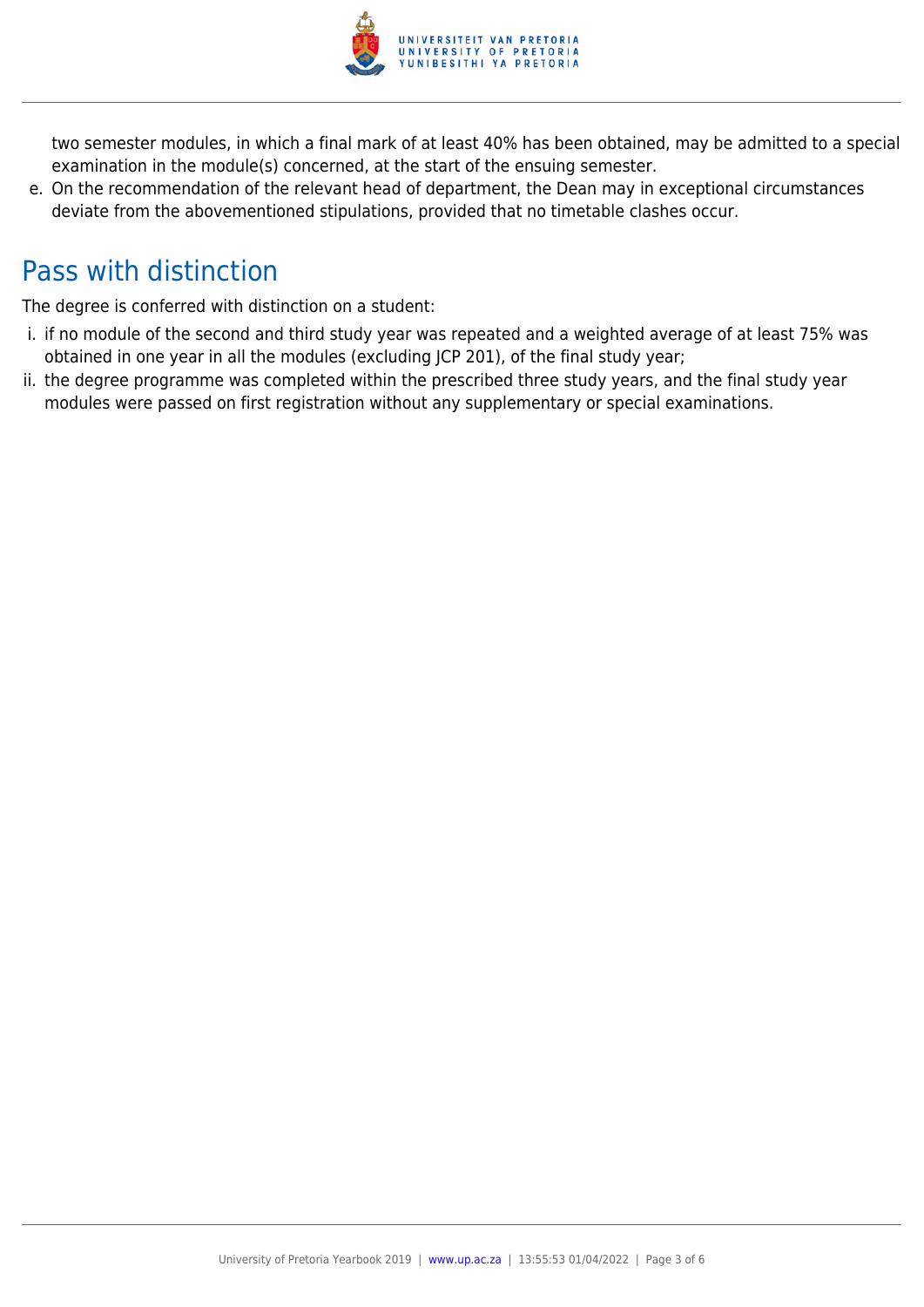

### Curriculum: Year 1

**Minimum credits: 141**

#### **Fundamental modules**

[Academic information management 101](https://www.up.ac.za/yearbooks/2019/modules/view/AIM 101) (AIM 101) - Credits: 6.00 [Academic information management 111](https://www.up.ac.za/yearbooks/2019/modules/view/AIM 111) (AIM 111) - Credits: 4.00 [Academic information management 121](https://www.up.ac.za/yearbooks/2019/modules/view/AIM 121) (AIM 121) - Credits: 4.00 [Academic literacy for Construction Economics 122](https://www.up.ac.za/yearbooks/2019/modules/view/ALL 122) (ALL 122) - Credits: 6.00 [Academic orientation 112](https://www.up.ac.za/yearbooks/2019/modules/view/UPO 112) (UPO 112) - Credits: 0.00

#### **Core modules**

[Building organisation 121](https://www.up.ac.za/yearbooks/2019/modules/view/BGG 121) (BGG 121) - Credits: 3.00 [Building drawings 111](https://www.up.ac.za/yearbooks/2019/modules/view/BOU 111) (BOU 111) - Credits: 6.00 [Building drawings 121](https://www.up.ac.za/yearbooks/2019/modules/view/BOU 121) (BOU 121) - Credits: 6.00 [Building science 110](https://www.up.ac.za/yearbooks/2019/modules/view/BWT 110) (BWT 110) - Credits: 9.00 [Building science 120](https://www.up.ac.za/yearbooks/2019/modules/view/BWT 120) (BWT 120) - Credits: 9.00 [Economics 110](https://www.up.ac.za/yearbooks/2019/modules/view/EKN 110) (EKN 110) - Credits: 10.00 [Economics 120](https://www.up.ac.za/yearbooks/2019/modules/view/EKN 120) (EKN 120) - Credits: 10.00 [Building services 112](https://www.up.ac.za/yearbooks/2019/modules/view/GBD 112) (GBD 112) - Credits: 6.00 [Building services 122](https://www.up.ac.za/yearbooks/2019/modules/view/GBD 122) (GBD 122) - Credits: 6.00 [Quantities 101](https://www.up.ac.za/yearbooks/2019/modules/view/HVH 101) (HVH 101) - Credits: 24.00 [History of the environment 122](https://www.up.ac.za/yearbooks/2019/modules/view/OMG 122) (OMG 122) - Credits: 6.00 [Introduction to structures 110](https://www.up.ac.za/yearbooks/2019/modules/view/SKE 110) (SKE 110) - Credits: 9.00 [Structures 120](https://www.up.ac.za/yearbooks/2019/modules/view/SKE 120) (SKE 120) - Credits: 9.00 [Mathematics 134](https://www.up.ac.za/yearbooks/2019/modules/view/WTW 134) (WTW 134) - Credits: 16.00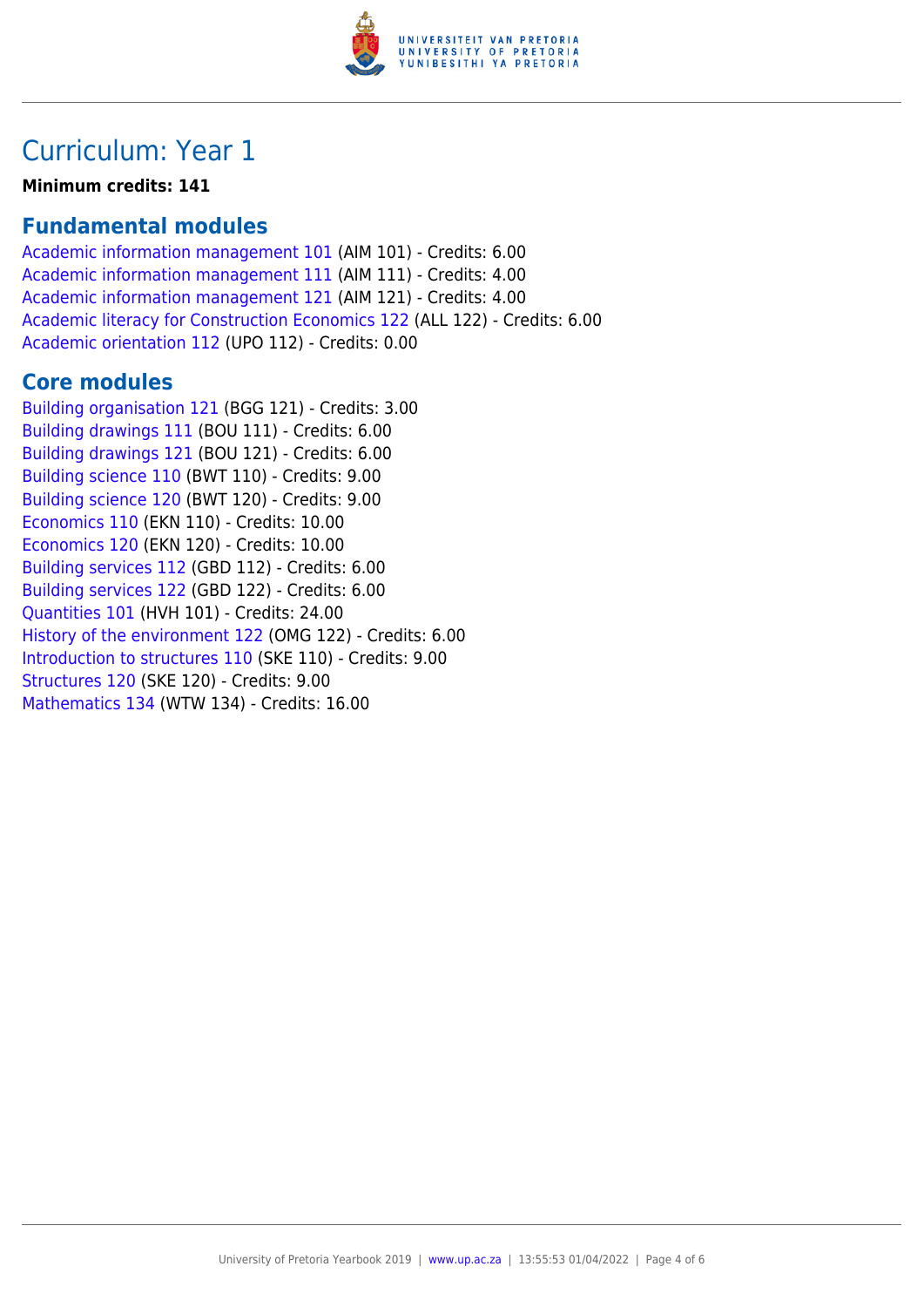

### Curriculum: Year 2

#### **Minimum credits: 113**

#### **Core modules**

[Building science 210](https://www.up.ac.za/yearbooks/2019/modules/view/BWT 210) (BWT 210) - Credits: 9.00 [Building science 220](https://www.up.ac.za/yearbooks/2019/modules/view/BWT 220) (BWT 220) - Credits: 9.00 [Financial management 110](https://www.up.ac.za/yearbooks/2019/modules/view/FBS 110) (FBS 110) - Credits: 10.00 [Building services 211](https://www.up.ac.za/yearbooks/2019/modules/view/GBD 211) (GBD 211) - Credits: 6.00 [Building services 221](https://www.up.ac.za/yearbooks/2019/modules/view/GBD 221) (GBD 221) - Credits: 6.00 [Quantities 200](https://www.up.ac.za/yearbooks/2019/modules/view/HVH 200) (HVH 200) - Credits: 24.00 [Reinforced concrete structures 210](https://www.up.ac.za/yearbooks/2019/modules/view/SKE 210) (SKE 210) - Credits: 9.00 [Civil engineering services 220](https://www.up.ac.za/yearbooks/2019/modules/view/SKE 220) (SKE 220) - Credits: 9.00 [Statistics 110](https://www.up.ac.za/yearbooks/2019/modules/view/STK 110) (STK 110) - Credits: 13.00 [Statistics 161](https://www.up.ac.za/yearbooks/2019/modules/view/STK 161) (STK 161) - Credits: 6.00 [Site surveying 213](https://www.up.ac.za/yearbooks/2019/modules/view/TRN 213) (TRN 213) - Credits: 12.00